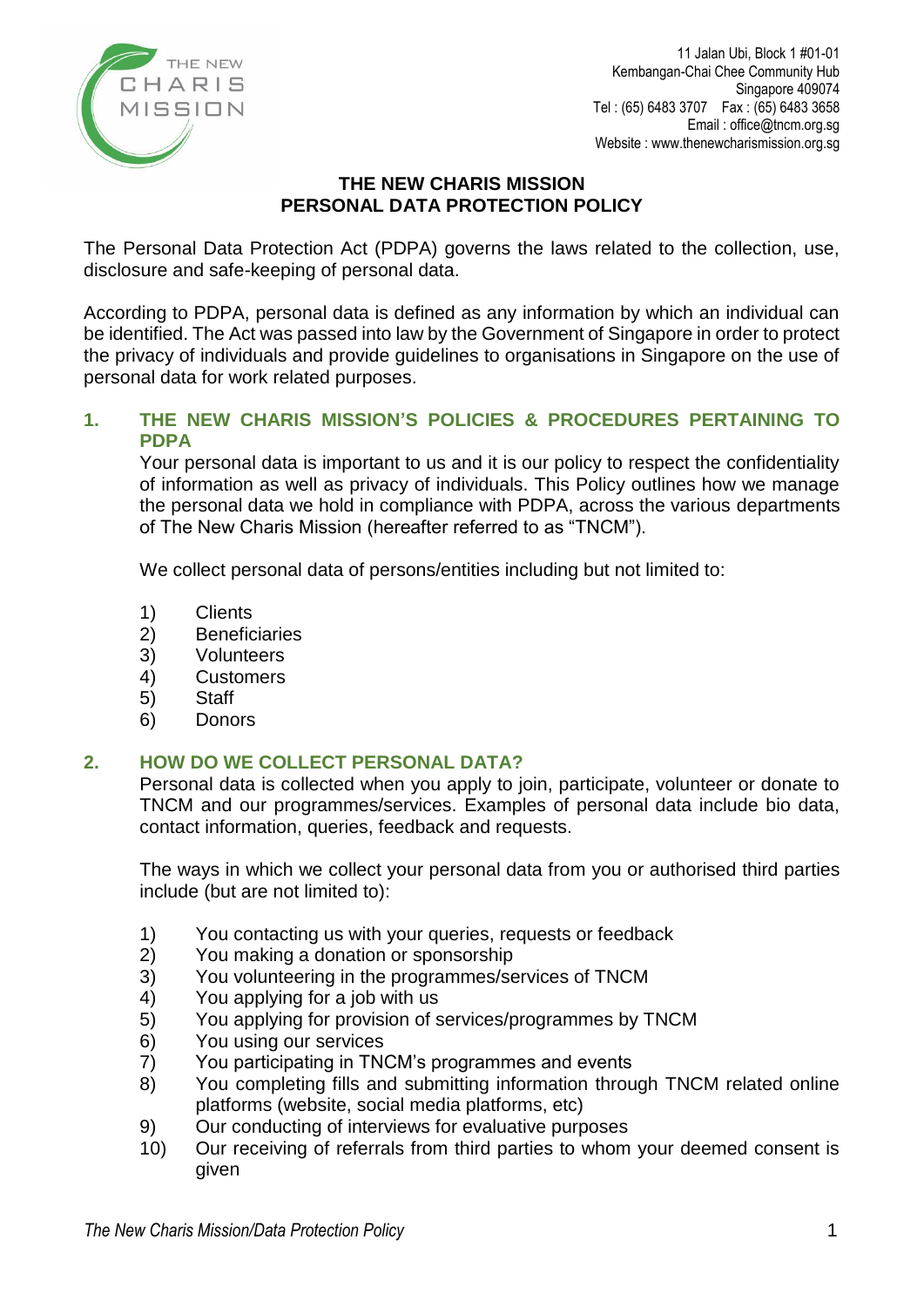# **3. WHAT KIND OF PURPOSES DO WE COLLECT YOUR PERSONAL DATA FOR?**

In general, we may use, disclose or process your personal data for the following purposes:

- 1) Provide customer service
- 2) Provide programmes/services required of TNCM
- 3) Making of referrals to other organisations
- 4) Comply with applicable laws, regulations and other requirements
- 5) Ensure that our fiduciary and statutory requirements are fulfilled in the provision of our services
- 6) Management of Volunteers
- 7) Publicity to various stakeholders and members of public
- 8) Maintain stakeholder relations (eg. sending of updates, notifications, invites to stakeholders)
- 9) Perform evaluations for programmes/services provided
- 10) Statistical documentations

### **4. HOW DO WE MANAGE, PROTECT AND STORE YOUR PERSONAL DATA?**

Personal data is stored in a combination of secure computer storage facilities, paperbased files and other records. Steps are taken to protect the personal data we hold from misuse, loss, unauthorised access, modification or disclosure.

However, you will appreciate that it is not for us to perfectly secure your personal data from cyber-attacks, such as hacking, spyware and viruses. Accordingly, we are not liable for any unauthorized disclosure, loss or destruction of your personal data arising from such risks.

We will cease to store your personal data when we no longer require such personal data for the abovementioned purposes.

## **5. HOW DO YOU EXERCISE YOUR RIGHT TO ACCESS AND/OR CORRECT YOUR PERSONAL DATA WE HOLD?**

In the event that you would like access your personal data, please submit a request in writing to **office@tncm.org.sg**. We will require you to verify your identity and to specify what data you require. A fee MAY be charged to cover the cost of verifying the application, locating, retrieving, reviewing and copying any material requested. Any likely cost would be advised in advance.

In the event that you would like to correct your personal data, please submit a request in writing to **[office@tncm.org.sg](mailto:office@tncm.org.sg)**.

## **6. HOW DO YOU EXERCISE YOUR RIGHT TO WITHDRAW YOUR CONSENT?**

To make a request to withdraw your consent, please contact **[office@tncm.org.sg](mailto:office@tncm.org.sg)** in writing.